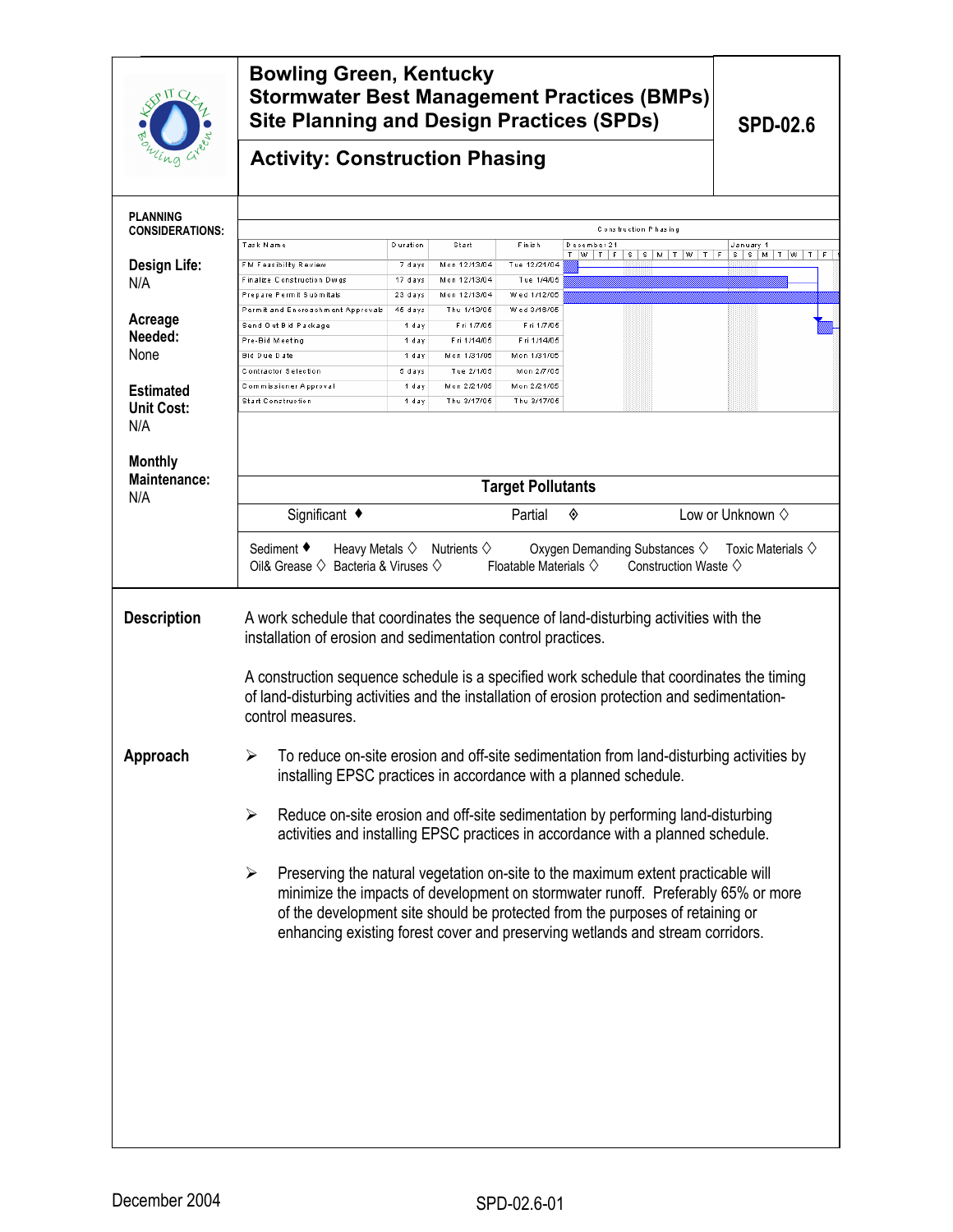|                                                                                                                                                                                                                                                                                                                                                                                                                                                                                                                                                                                                                                                                                               | <b>Activity: Construction Phasing</b> | <b>SPD-02.6</b> |  |  |
|-----------------------------------------------------------------------------------------------------------------------------------------------------------------------------------------------------------------------------------------------------------------------------------------------------------------------------------------------------------------------------------------------------------------------------------------------------------------------------------------------------------------------------------------------------------------------------------------------------------------------------------------------------------------------------------------------|---------------------------------------|-----------------|--|--|
| <b>Suitable</b><br>Purpose of the construction sequence schedule is to address the EPSC plan in an efficient<br>and effective manner. Appropriate sequencing of construction activities can be a cost-<br><b>Applications</b><br>effective way to help accomplish this goal. The plan can be open to changes that would be<br>discussed at the erosion control project meetings.<br>The generalized construction activities shown in the following Table SPD 02.6-01, do not<br>usually occur in a specified linear sequence, and schedules will vary due to weather and<br>other unpredictable factors. However, the proposed construction sequence should be<br>indicated in the EPSC plan. |                                       |                 |  |  |
|                                                                                                                                                                                                                                                                                                                                                                                                                                                                                                                                                                                                                                                                                               |                                       |                 |  |  |
|                                                                                                                                                                                                                                                                                                                                                                                                                                                                                                                                                                                                                                                                                               |                                       |                 |  |  |
|                                                                                                                                                                                                                                                                                                                                                                                                                                                                                                                                                                                                                                                                                               |                                       |                 |  |  |
|                                                                                                                                                                                                                                                                                                                                                                                                                                                                                                                                                                                                                                                                                               |                                       |                 |  |  |
|                                                                                                                                                                                                                                                                                                                                                                                                                                                                                                                                                                                                                                                                                               |                                       |                 |  |  |
|                                                                                                                                                                                                                                                                                                                                                                                                                                                                                                                                                                                                                                                                                               |                                       |                 |  |  |
|                                                                                                                                                                                                                                                                                                                                                                                                                                                                                                                                                                                                                                                                                               |                                       |                 |  |  |
|                                                                                                                                                                                                                                                                                                                                                                                                                                                                                                                                                                                                                                                                                               |                                       |                 |  |  |
|                                                                                                                                                                                                                                                                                                                                                                                                                                                                                                                                                                                                                                                                                               |                                       |                 |  |  |